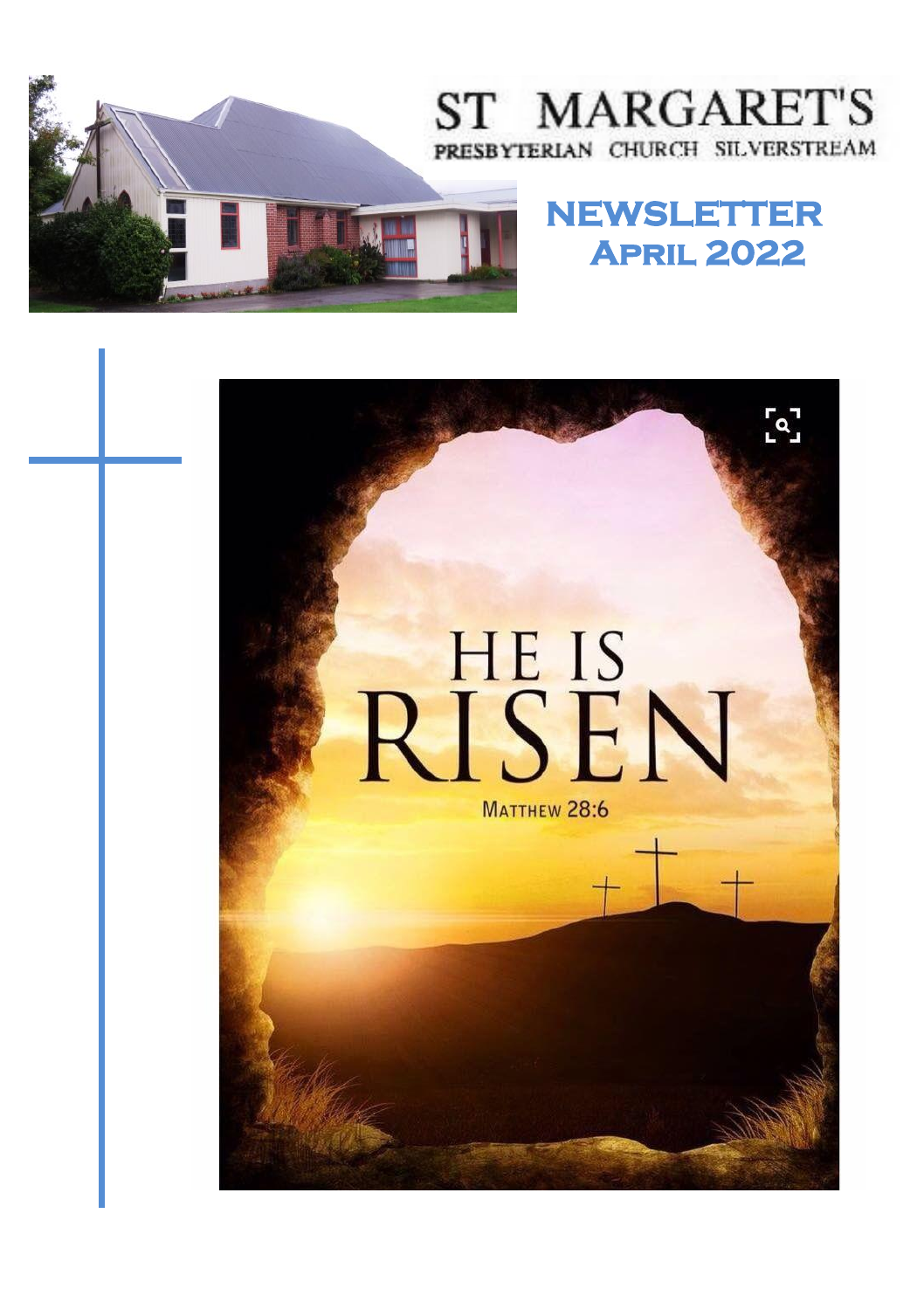#### Dear Friends

Just in case you haven't been sure that Easter is coming, take a look around at the supermarket or the Warehouse and see the shelf upon shelf of chocolate eggs and bunnies. Hot Cross buns have been on sale for weeks now and not just the traditional ones – there are now buns with chocolate in them. This must be the most chocolatey time of the whole year. Not much good for the few of us who don't like chocolate!

I often wonder if the people buying these treats and eating them ever stop to consider why they are doing it. I guess there is some hint about new life in eggs and rabbits and the crosses on the buns might cause people to stop and think. The hollow chocolate eggs might say something about empty tombs but I doubt it.

Some of us are old enough to remember how, as Easter got closer, there was often an article in the newspaper about the empty tomb. Cynically I used to think this was just to stir up controversy and sometimes it worked. But nowadays, mostly anything to do with Christian faith doesn't merit a mention. Keep a look-out in case this year is different.

Recently I have been re-reading a book that some of us read 3 or 4 years ago. It is called 'Black Sheep and Prodigals' and is written by an Anglican priest in the UK called Dave Tomlinson. It has a subtitle 'An antidote to black and white religion' and I found it a very helpful book. There is one chapter entitled 'I think the empty tomb is a distraction'. In this chapter the author talks about how putting lots of energy into trying to work out some of the facts can distract us from seeing the true meaning of Easter. Here is something that he says: "I have no doubt that something extraordinary occurred to the disciples which convinced them that the death of Jesus was not the end; that in some mysterious way he remained a living presence in their midst. And millions of others since have testified to something similar". I have some trouble understanding some of the so-called facts about Easter, but I have no doubt that resurrection is real in some mysterious and wonderful way.

Here is Desmond Tutu's famous prayer which can serve as a resurrection creed:

'Victory is ours Goodness is stronger than evil; Love is stronger than hate; Light is stronger than darkness; Life is stronger than death; Victory is ours through him who loves us'.

May Easter be a time of blessing for you all.

Lynn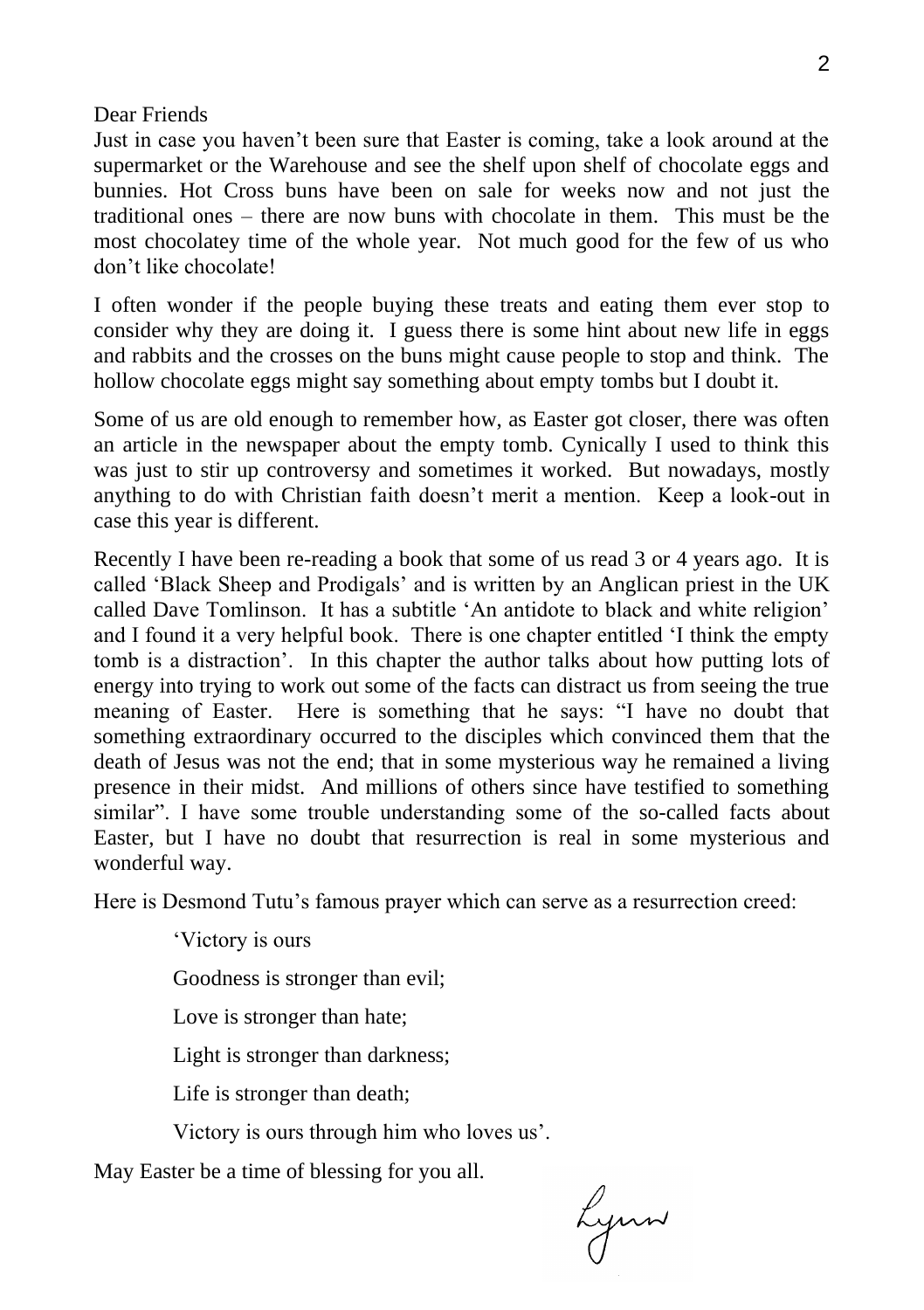**Pastoral Care** - If anyone has any needs, contact Sheryn or Delena on 021936067 or 021332449 or email [pastoralcare.stmargarets@gmail.com](mailto:pastoralcare.stmargarets@gmail.com)

**Community Pantry -** A reminder our community pantry is located just outside the church grounds – all food donations appreciated. Spread the word to anyone who would like to donate food items or, if you know people who could benefit from these donations, please let them know where it is.

**A Special Meeting of the Congregation of St Margaret's Church Silverstream will be held on Sunday 3 April 2022 immediately following morning worship.**

The purpose of the meeting is to approve the Ministry Settlement Board's report on its review of the Parish.

#### **Explanatory note:**

The meeting will consider a report on the life of the parish that has been prepared by the Ministry Settlement Board. This is a report on matters such as the health and financial position of the parish, its missional direction and the kind of ministry that would meet the needs of the congregation in the years ahead.

If the report is approved by the congregation it will then go to Presbytery Central. Presbytery will decide whether or not the Ministry Settlement Board will move on to the next stage of completing a parish profile and advertising for a new minister.

This represents the first stage in a process that will continue for some time. It is likely to be many months before the Ministry Settlement Board is in a position to recommend a new minister to the parish.

Marilyn Anderson Session Clerk

The report will be emailed out during the week – please make sure you read the report before Sunday morning. Those on Zoom should indicate to the Host if they wish to comment.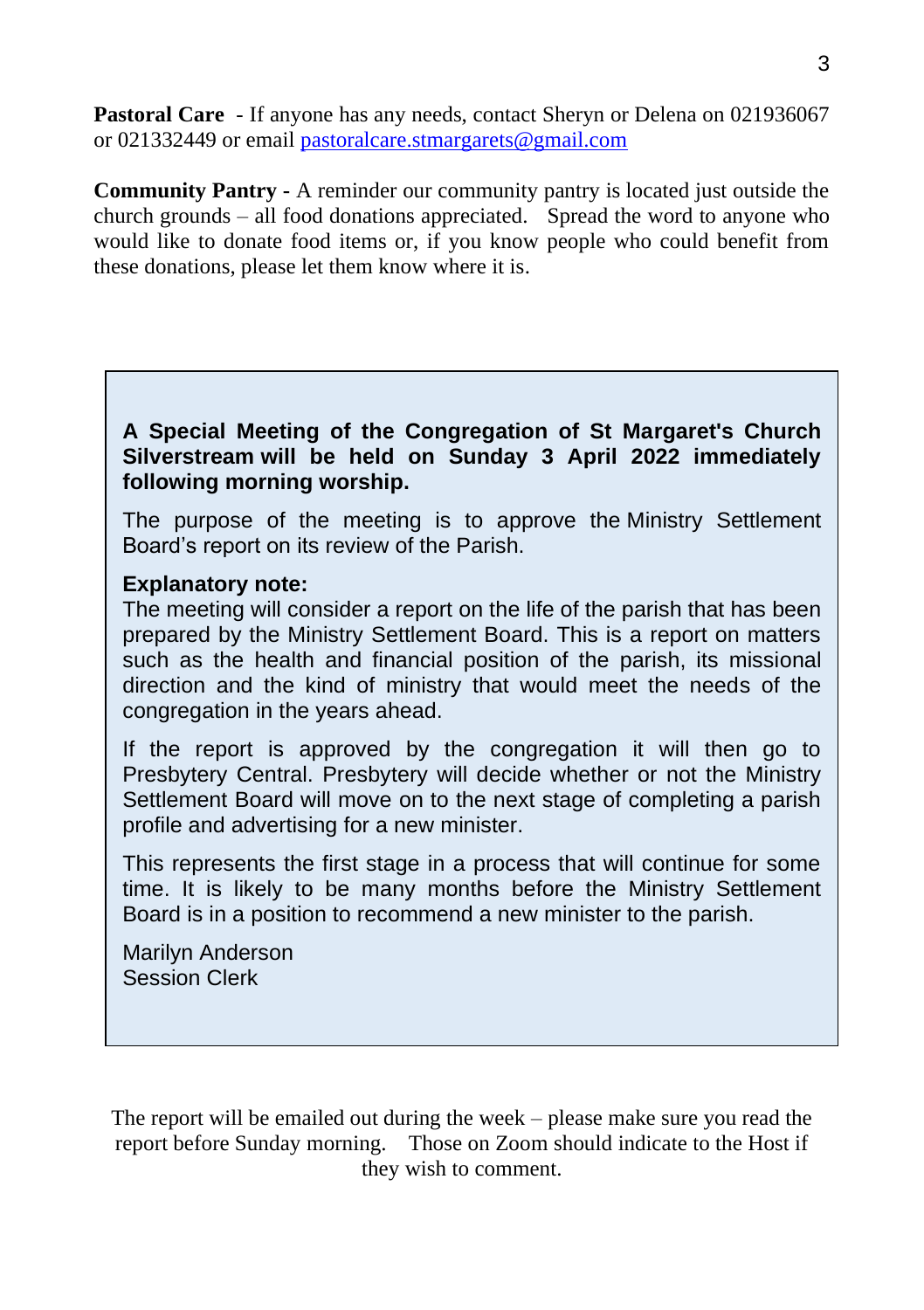#### **Lectionary:**

|       | 3 April Isaiah 43:16-21 Psalm 126 Philippians 3:4b-14 John 12:1-8 |
|-------|-------------------------------------------------------------------|
| 10    | Isaiah 50:4-9 Psalm 118:1-2,19-29 Philippians 2:5-11              |
|       | Luke 19:28-40                                                     |
| 17    | Acts 10:34-43 Psalm 118:1-2,14-24 1 Corinthians 15:19-26          |
|       | John $20:1-18$                                                    |
| 24    | Acts 5:27-32 Psalm 118:14-29 Revelations 1:4-8                    |
|       | John $20:19-31$                                                   |
| 1 May | Acts 9:1-6 Psalm 30 Revelations 5:11-14 John 21:1-19              |

**Just a reminder .....** This article appeared in the October 2021 newsletter.

You can now recycle your household batteries at free collection points in Upper Hutt. If you have small household batteries from devices like tv remotes, torches and hearing aids you can recycle them, for free, and avoid them being sent to landfill. This trial is an initiative lead by Council, in partnership with Upcycle and local businesses.

Domestic batteries accepted

Alkaline, lithium, coin, nickel cadmium, nickel hydride, silver oxide, carbon zinc, zinc manganese, lead acid, lithium ion and lithium polymer. Please tape the top of lithium and lead acid batteries to avoid short circuits.

#### **Collection buckets located at –**

- Mitre 10 Mega Upper Hutt
- New World Silverstream
- The Warehouse Upper Hutt
- The Ekko Shop Upper Hutt
- Pak n Save Upper Hutt
- Jock's Vapes (vape battery recycling)

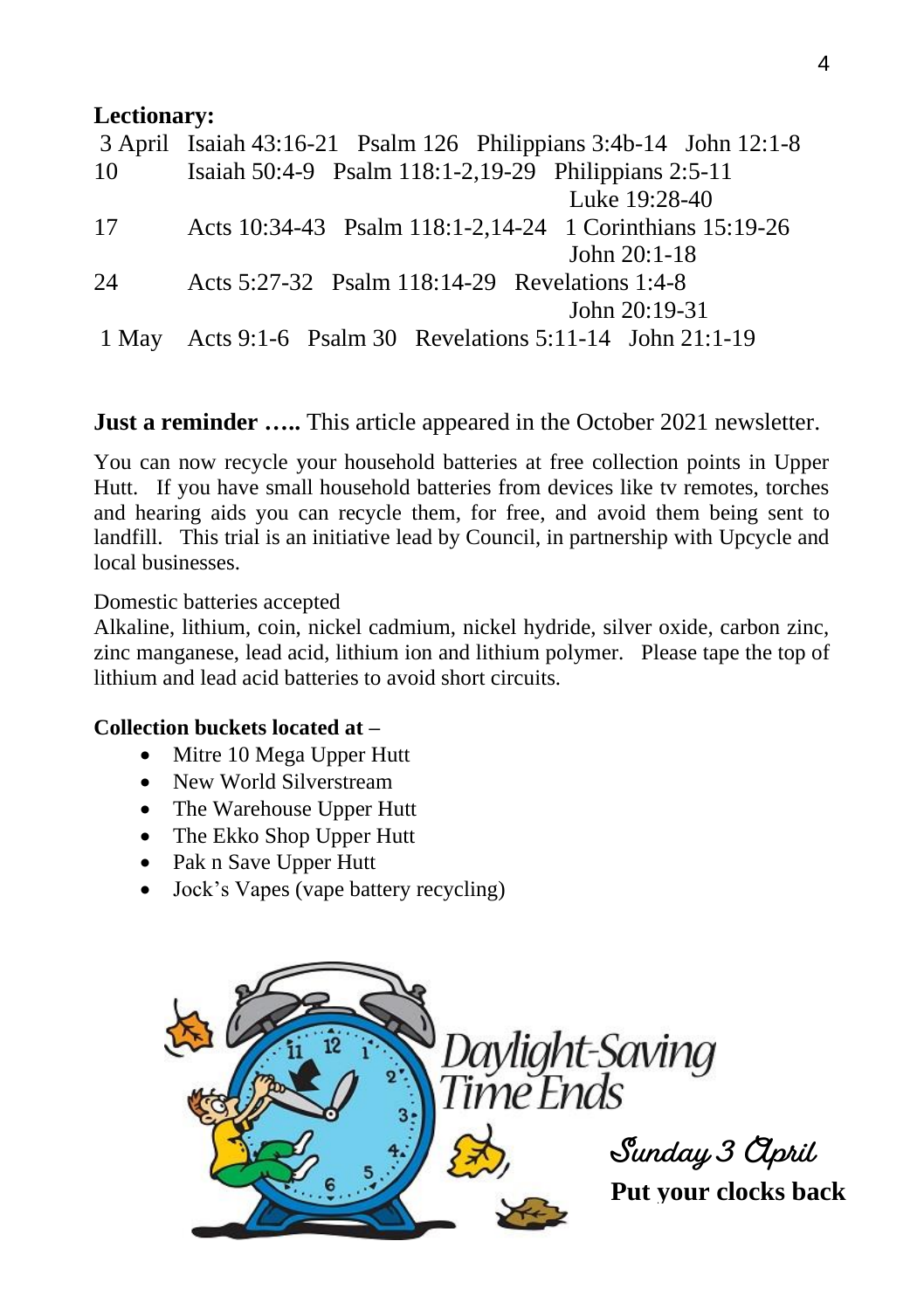### **Rosters:**

#### **Church Cleaning**

|    | 3 April Karen Coleman |
|----|-----------------------|
| 10 | Carol McConnell       |

- 17 **Jan Hill**
- 24 Jean Don
- 1 May Ainsley Andrews

### **Morning Tea**

- 3 May Jacqueline Kitchen/Lorna Moir
- 10 Debbie Chote/Margaret Opray
- 17 Karen Coleman/Lin Coleman
- 24 Heather-Lee & Malcolm Foster

1 May Chris Scotton/Loretta Hastie



#### **Lawn Mowing**

9 April Rhys West 23 Vern Bennett 7 May Richard Harrison

#### **Audio Visual**

- 3 April David Lottering
- 10 Hazel O'Brien
- 14 Lynley McInnarney (Maundy Thurs)
- 15 Hazel O'Brien

(Good Friday)

- 17 Alfred Enslin
- 24 Chris Rosanowski
- 1 May David Lottering
- **Afternoon Fellowship** has been meeting now for a long time on the first Wednesday of the month. The numbers attending have become very small and so the decision has been made to close this group. We give our warmest thanks to Riek Kleinjan who has been leading this group for the last few years. Riek has decided that she needs to retire from this responsibility.

In future, an informal 'tea and chat' will be held at 2pm at 2 Fendalton Crescent on the first Wednesday of each month starting on 6 April. Afternoon tea will be provided. All welcome.

• **Evening Fellowship -** next meeting will be held in the Lounge on Wednesday 13 April at 7.30. Sonya Sloan, a retired Policewoman, will be speaking on "Scams and keeping oneself safe" Both Women and men most welcome. At the present time masks must be worn and unfortunately we won't be having supper.

At our last meeting we had a special collection and after a very interesting talk we were able to present Rachael Harrison with \$162 towards the Tongan refurbishment.

• Our Lady of Grace Circle of Friendship invite any ladies who are interested to join them on Saturday 2 April, 2.00 p.m. in the Petit Centre – behind the church. The speaker will be Amanda Jane Brosnan who spent 10 months in Israel with the Army. Gold coin donation or gift of toiletries would be appreciated.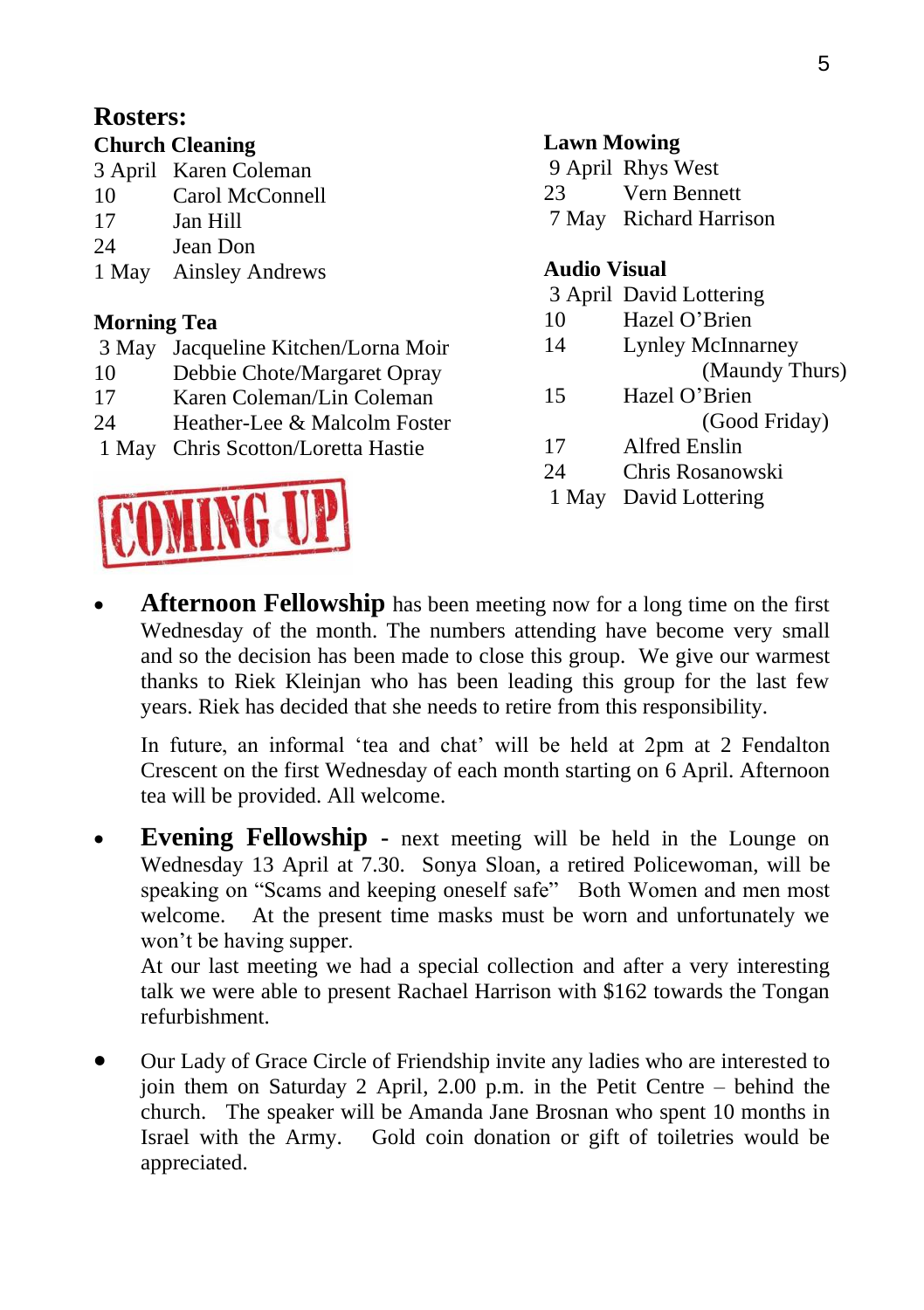• **Friendship Group** is resuming Monday 4th April at 10am until midday in the Church Lounge. You must be vaccinated and please wear a mask. We will commence with a cup of tea or coffee but no food at this stage. We are all looking forward to a get-together and a chat followed by Rummikub.

For anyone wishing to join us on a Monday morning you will be made very welcome. If you have never played Rummikub before, do not worry, it is an easy game to learn.

Shirley Main 04-5282636 Ruth Mackinder 04-5286826

#### **Extra Stalls and Helpers for Winter Warmers – 14 May 2022**

The Winter Warmers fundraiser will be run in the Church Hall on Saturday 14 May 2022. Given that our Fair was cancelled last year, I am seeking expressions of interest from anyone who would like to run a stall alongside Winter Warmers. Please contact me on 021 1934061 by Friday 14 April to discuss your ideas and we will do everything we can to accommodate your stall.

We will also need helpers to assist with setting up for Winter Warmers on the afternoon/evening of Friday 13 May, and with running the stalls on the day. Please register your support with me on the number above. We would greatly appreciate any assistance you can give.

**P.S:** A Church Fair is planned for October 2022, and it will be a big one! Watch this space for more information in the coming months.

Dean Paul Fair Convenor M: 021 1934061 E: [deanpaul251@gmail.com](mailto:deanpaul251@gmail.com)

### *See the Winter Warmers poster elsewhere in this newsletter*

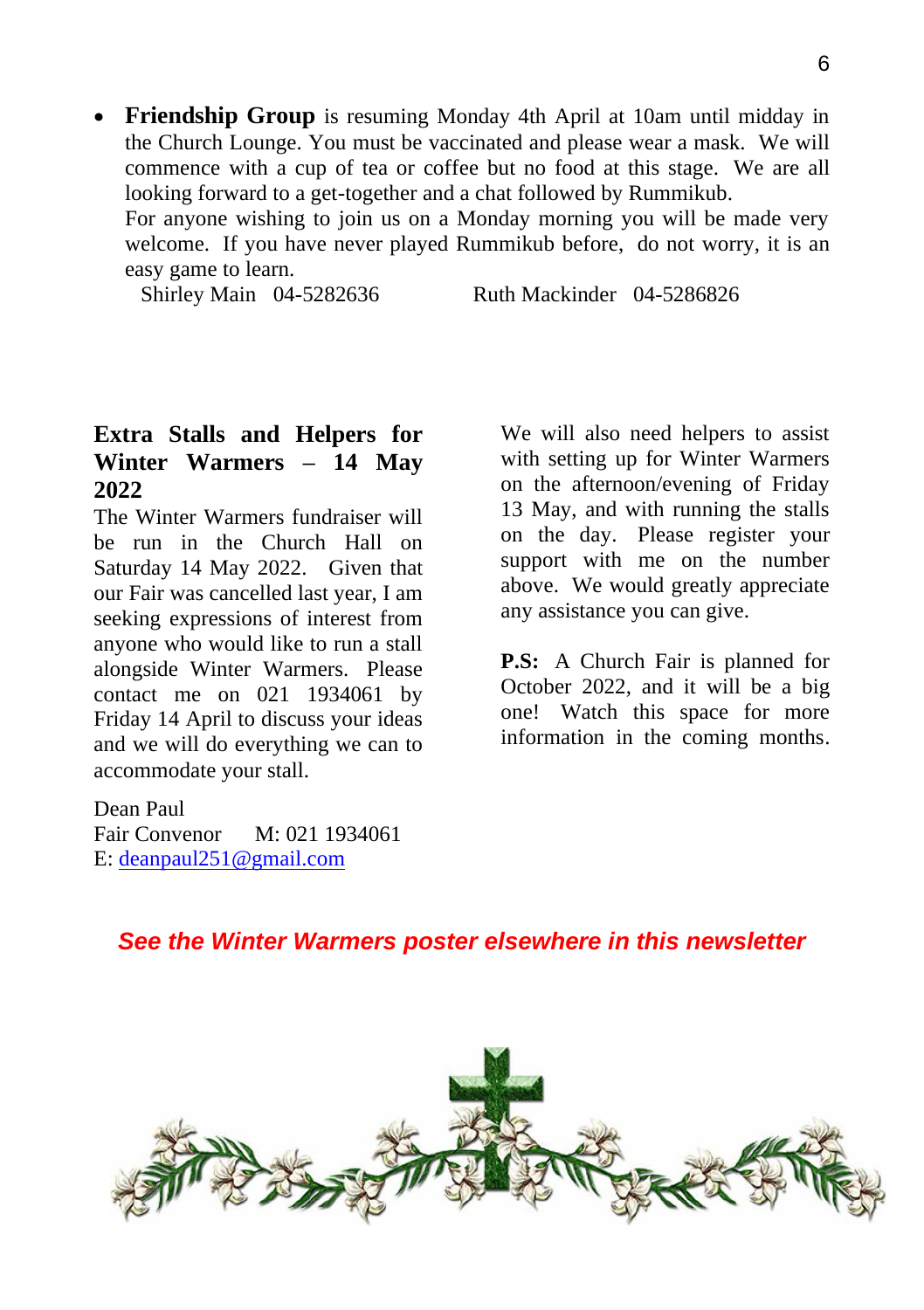Winter Warmers

14 May 2022 u ammanoo<br>Iaraarot<sup>i</sup>e Ch **1.000 a.m. – 1.000 p.m. – 1.000 p.m. –**<br>100 p.m. – P.m. – P.m. – 1.000 p.m. – 1.000 p.m. – 1.000 p.m. – 1.000 p.m. – 1.000 p.m. – 1.000 p.m. – 1.000 p<br>100 p.m. – 1.000 p.m. – 1.000 p.m. – 1.000 p.m. – 1.000 p.m. – 1.000 p **St. Margaret Church 10.00 a.m. – 1.00 p.m. St. Margaret's Church Dunns Street, Silverstream**

**Dunns Street, Silverstream PERSONAL BEET SERVING AND SERVICE SERVICE reflection the good the good the good terms about the good terms about \mathbf{r} = \mathbf{r} \cdot \mathbf{r} \cdot \mathbf{r} \cdot \mathbf{r} \cdot \mathbf{r} \cdot \mathbf{r} \cdot \mathbf{r} \cdot \mathbf{r} \cdot \mathbf{r} \cdot \mathbf{r} \cdot \mathbf{r} \cdot \mathbf{r} \cdot \mathbf{r} \cdot \mathbf{r} \cdot \mathbf{r} \cdot \mathbf{r} \cdot \mathbf{r} \cdot \mathbf{r} We will be selling anything that reflects the good things about winter ……**

Warm clothes (old & new); ward, nato, obdit voo, woding **jackets, hats, scarves, beanies, jackets, hats, scarves, beanies, books, puzzles, soup**

**Start sorting, but please hold Start Start Start South Areas** in the *south time* **onto your things until nearer the set of the set of the set of the set of the set of the set of the set of the set of the set of the set of the set of the set of the set of the set of the set of the set of the set of the onto your things until nearer the time**

**Lorna Moir 528.2681**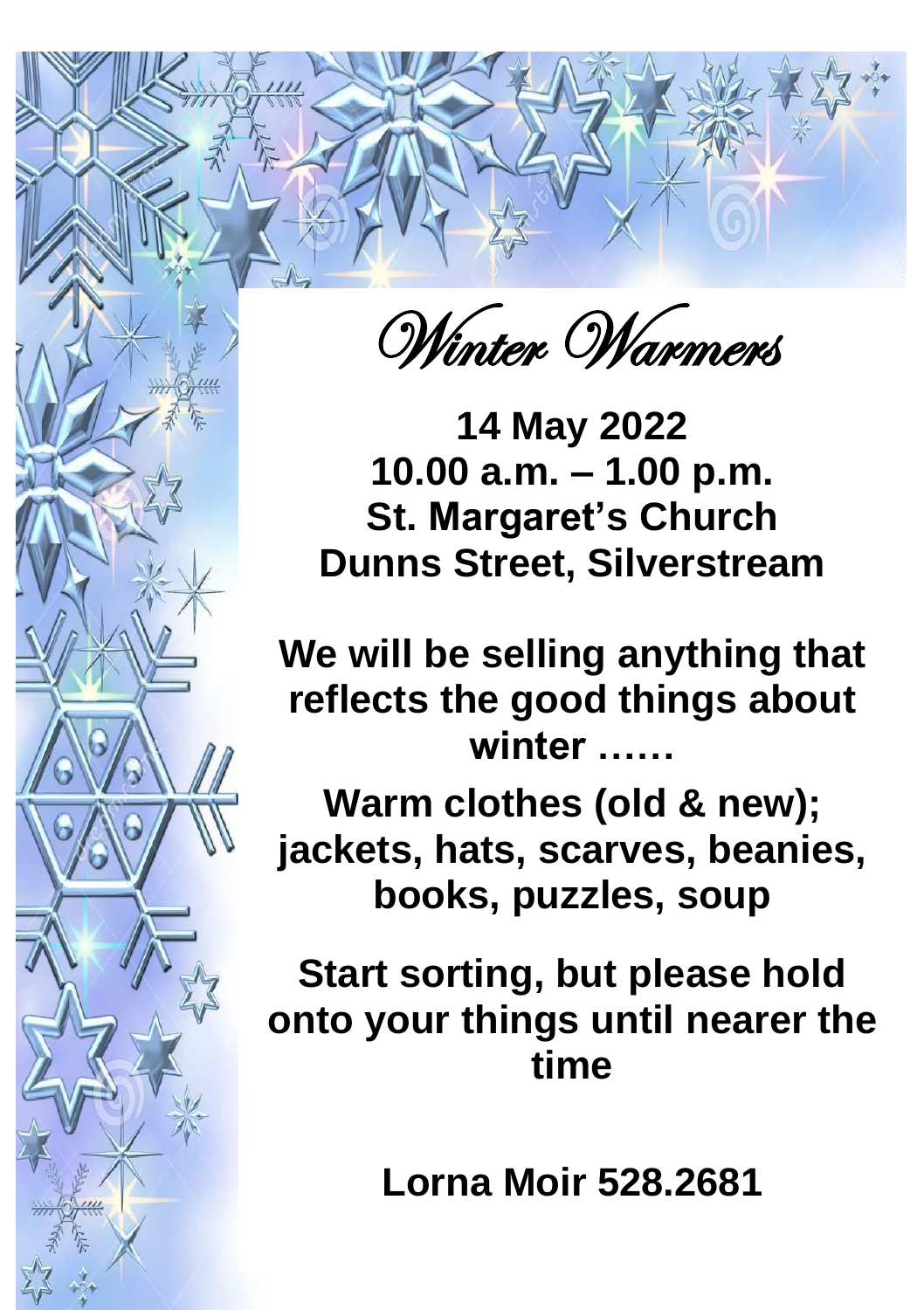

## **Children, Youth & Families @ St.Margaret's April 2022**

**PLAY GROUP -** No playgroup. Keep checking with newsletter and Facebook for any updates.

**SUNDAY SCHOOL** is running and we have been busy with various craft projects. We look forward to the last few lessons before the school holidays.

**YOUTH GROUP -** It feels like the consistent point in our newsletter entries is the inconsistency that surrounds us! It's a hard time for everyone at the moment and particularly children and young people with the constant disruption interrupting developing minds.

Youth Group is no exception and for the last few weeks we have been zooming with lots affected by the virus as it whips through the community. We've decided to finish off the term with some in person feel good kai! Sunday 3 April we will be in the church kitchen making some hot cross buns then the following Sunday (10 April) we will be having our annual Easter baking competition. All youth group members are invited to bring along an Easter baking treat to Delena's house at 10,00 a.m. for our usual time where the baked goods will be judged and the trophy awarded. Info and address will be shared on the messenger group. Or text Delena 021332449 or Jo 021616376 for more deets.

Easter is the start of the school holidays so we will be on a break until Sunday 8 May and we are looking forward to a more settled term in term two when we hope to start some art sessions.

Our prayer for our young people is for grace, patience and health, blessings to you all.

Jo and Delena

### **CONTACTS**

**Sunday School** Nicki - 5288106 **Playgroup** Ainsley - 5278090 **Youth Group** Jo - 021616376 or Delena 9776338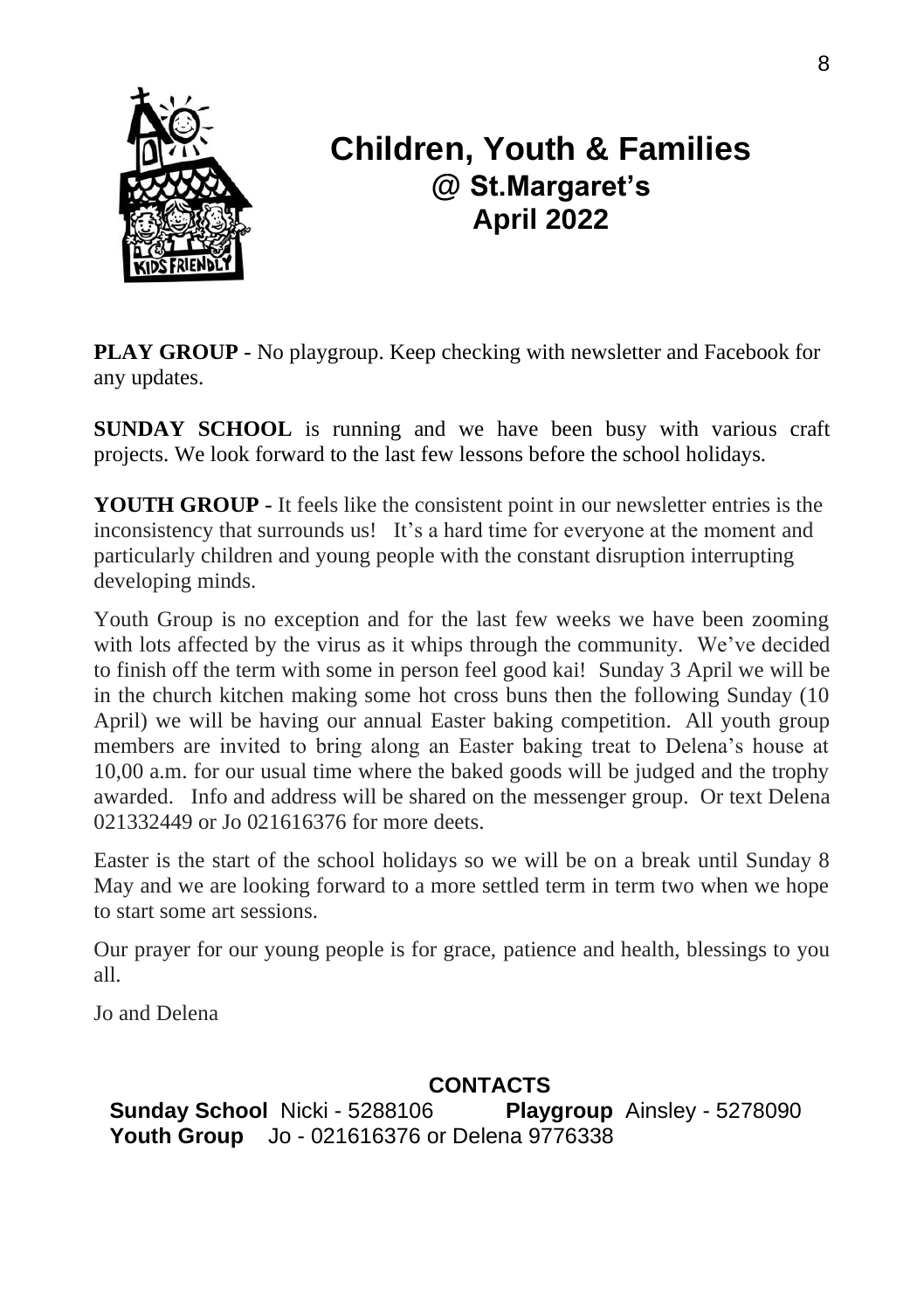#### **From the Board of Managers**

The figures shown on Page 10 do not include the transfer on 8 December 2021 of residual funds from the  $25<sup>th</sup>$  HV Girls Brigade Co amounting to \$1,782.43 which are being held for future training.

Funds available for general operations amounted to \$104,818.93 at 28 February 2022.

**PO Box closure & new letterbox –** Managers have taken the decision on economic grounds not to renew PO Box 48083, Silverstream after 31 March 2022. A new letterbox has been installed alongside the front gate numbered 6 (Dunns Street) and members who previously used letterhead with the old PO Box number should update their records – refer to Lance Hurly  $(528, 5461)$  if you need an electronic copy. NZ Post classify the church as a business and charge exorbitant fees for redirection orders after 1 April 2022 which we are not prepared to meet, so any mail addressed to the old box will in future be returned to senders. It is important that all likely users are informed of the new address. A key to the new box is in the Managers room.

**New Fence –** Members will have noticed the new fence that has been erected at no cost to us behind the new housing development which will include 3 single level dwellings. If anyone has surplus topsoil and/or grass seed that they are willing to donate to go along our side, please let Lance Hurly know.



**Services at St. Margaret's** 

| $\bullet$ | Thurs 14 April   | 7.00 p.m. | Maundy Thursday service |
|-----------|------------------|-----------|-------------------------|
| $\bullet$ | Eridov, 15 April | 10.00cm   | Cood Fridov convice     |

- Friday 15 April 10.00 a.m. Good Friday service
	- Sunday 17 April 10.00 a.m. Easter Sunday
-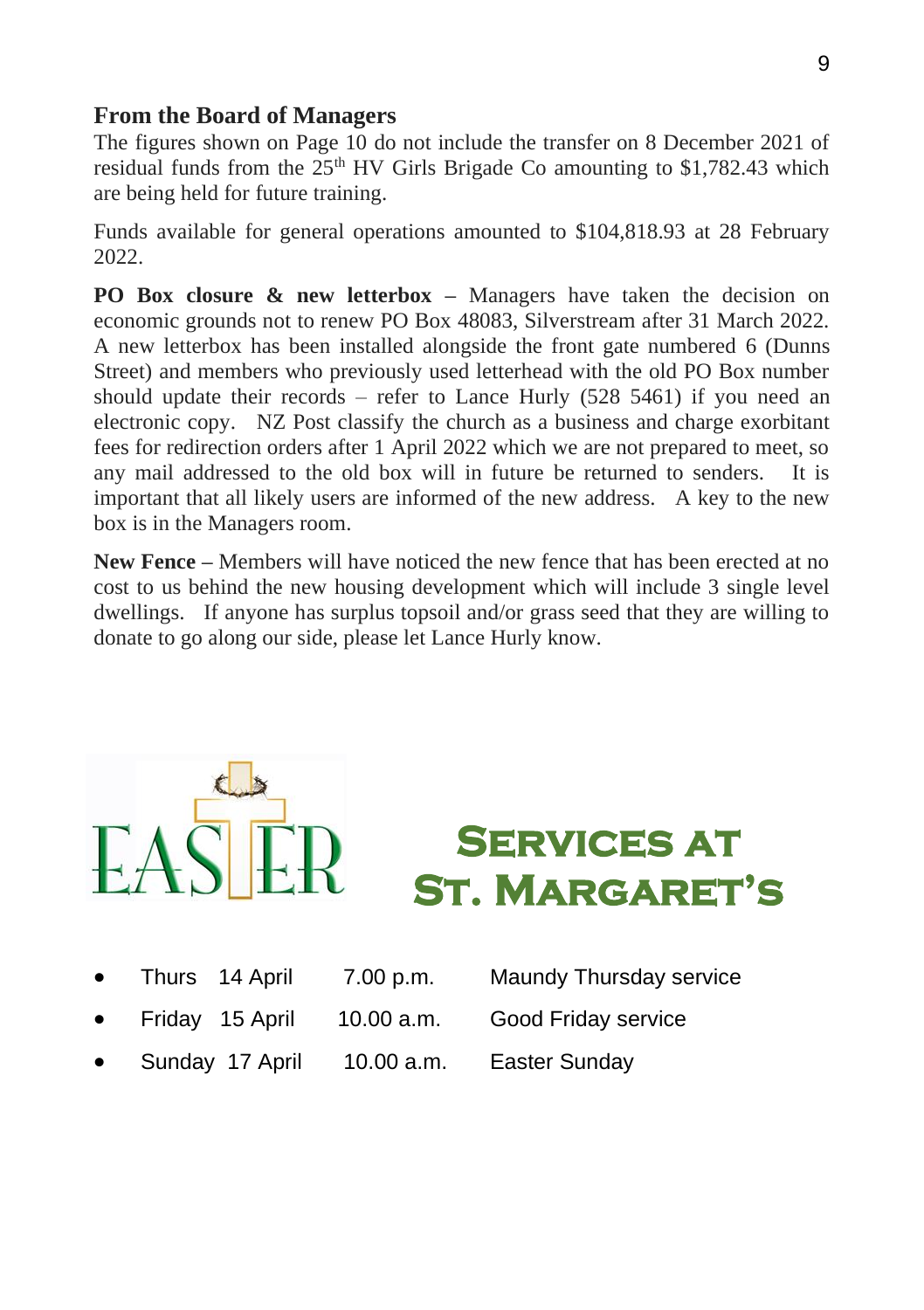#### **STATEMENT OF FINANCIAL PERFORMANCE ACTUAL v BUDGET 8 MONTHS JULY 2021 – FEBRUARY 2022**

|                                    | Feb-22 | Total      | Budget | Gain (Loss)     |
|------------------------------------|--------|------------|--------|-----------------|
|                                    | Mth    | 8 Mths     | 8 Mths | Actual v Budget |
| <b>INCOME</b>                      |        | <b>YTD</b> |        | 8 Mths          |
| Giving                             |        |            |        |                 |
| Envelopes                          | 795    | 6,521      |        |                 |
| <b>Automatic Payments</b>          | 6,219  | 52,132     |        |                 |
|                                    | 7,014  | 58,653     | 63,333 | (4,681)         |
| Loose                              | 57     | 514        | 1,333  | (820)           |
| <b>Donations General</b>           | 120    | 1,390      | 6,667  | (5,277)         |
| Donations Organ & Music Fund       |        | 250        |        | 250             |
| <b>Donations Laptop Computer</b>   |        | 1,000      |        | 1,000           |
|                                    | 7,191  | 61,806     | 71,333 | (9,527)         |
| Fund Raising - see below           | 15     | 4,404      | 18,000 | (13, 596)       |
| <b>L&amp;R Snell Trust</b>         |        |            |        |                 |
| <b>Interest</b>                    | 1      | 658        | 500    | 158             |
| <b>Church &amp; Hall hire</b>      | 139    | 1,451      | 3,333  | (1,882)         |
| <b>Mission</b>                     |        |            |        |                 |
| <b>CWS Christmas Appeal</b>        |        | 404        | 1,000  | (596)           |
| <b>CWS Special Appeals (Tonga)</b> | 286    | 286        |        | 286             |
| <b>Bible Society</b>               |        | 170        | 300    | (131)           |
| <b>Total Income</b>                | 7,346  | 68,893     | 94,467 | (25, 574)       |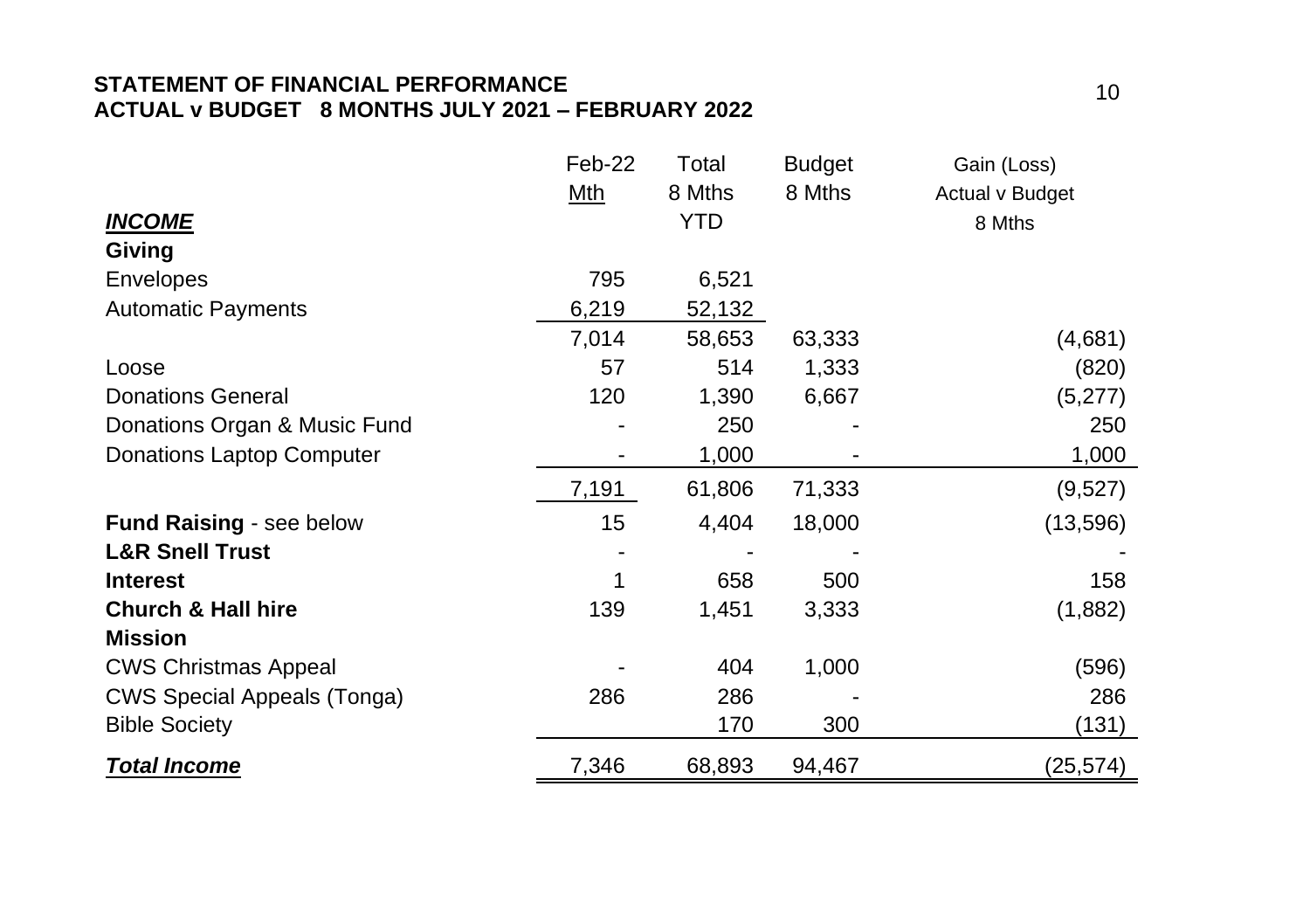#### *EXPENSES*

| Administration                        | 1,212 | 9,878  | 9,544  | (334)     |
|---------------------------------------|-------|--------|--------|-----------|
| <b>Christian Education</b>            |       | 764    | 600    | (164)     |
| <b>Ministry</b>                       | 479   | 16,134 | 34,583 | 18,450    |
| <b>Mission Incl. Pinehaven School</b> | 690   | 958    | 1,800  | 842       |
| <b>Property Expenses</b>              | 488   | 9,409  | 17,500 | 8,091     |
| <b>Total Expenses</b>                 | 2,868 | 37,143 | 64,027 | 26,885    |
| <b>Operating Surplus (Deficit)</b>    | 4,478 | 31,750 | 30,439 | 1,310     |
| <b>Assets expensed</b>                |       |        |        |           |
| Laptop Computer                       |       | 814    |        | 814       |
| <b>Net Surplus(Deficit)</b>           | 4,478 | 30,936 | 30,439 | 497       |
| <b>Fund Raising analysis</b>          |       |        |        |           |
| Fair                                  |       |        | 15,000 | (15,000)  |
| Plant Fair net of \$1907.85 Costs     |       | 4,184  | 3,000  | 1,184     |
| <b>Winter Warmers</b>                 | 15    | 210    |        | 210       |
| Masks                                 |       | 10     |        | 10        |
|                                       | 15    | 4,404  | 18,000 | (13, 596) |